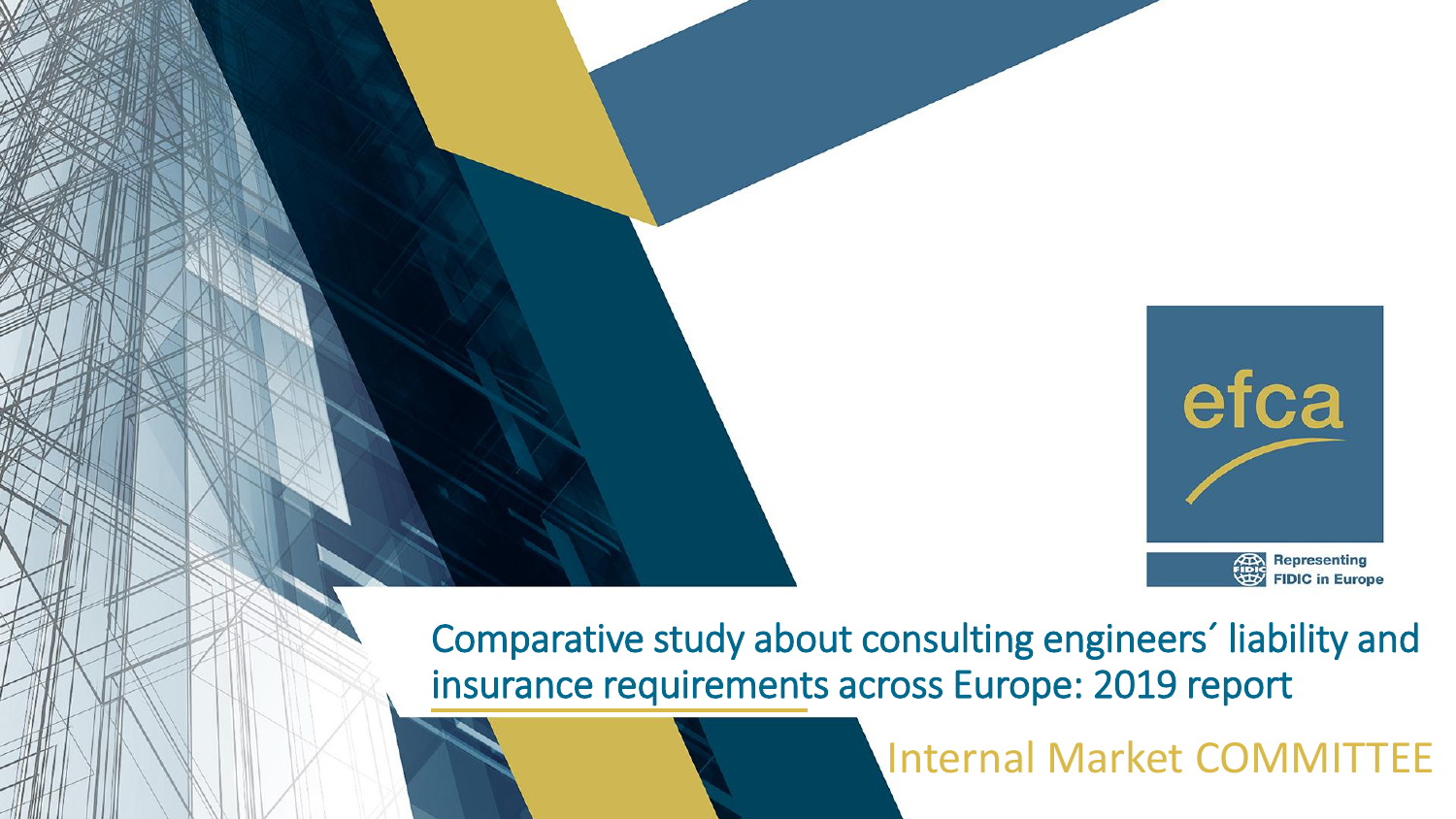

September 2018: **consultation** with the national associations: (1) do you know the 2014 report and (2) would you value a 2018/19 update?

October 2018: based on positive reactions, the Committee agreed to update the report.

Subsequently, national associations were invited to

(a) notify any required correction and improvement of the 2014 information on their country

(b) complete a questionnaire (and thus extending the report's country coverage)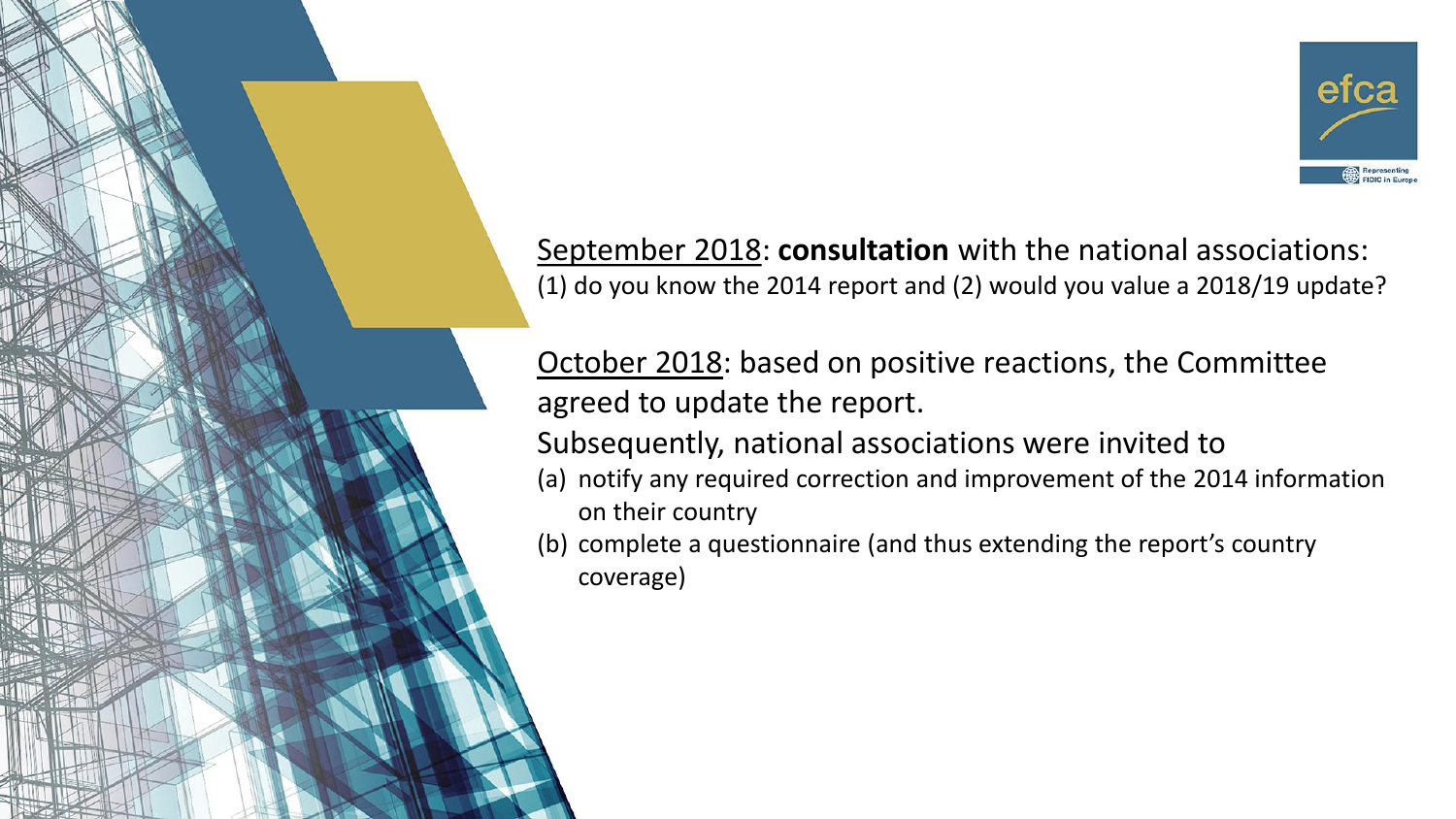The 2018/19 report summarises the answers and updates received from the member associations of 20 representative European countries: Austria, Belgium, Czech Republic, Denmark, England, Finland, France, Germany, Greece, Hungary, Ireland, Italy, the Netherlands, Norway, Portugal, Romania, Switzerland, Spain, Sweden and Turkey.



**Comparative study about** consulting engineers' liability and insurance requirements across **Europe** 2018/19 update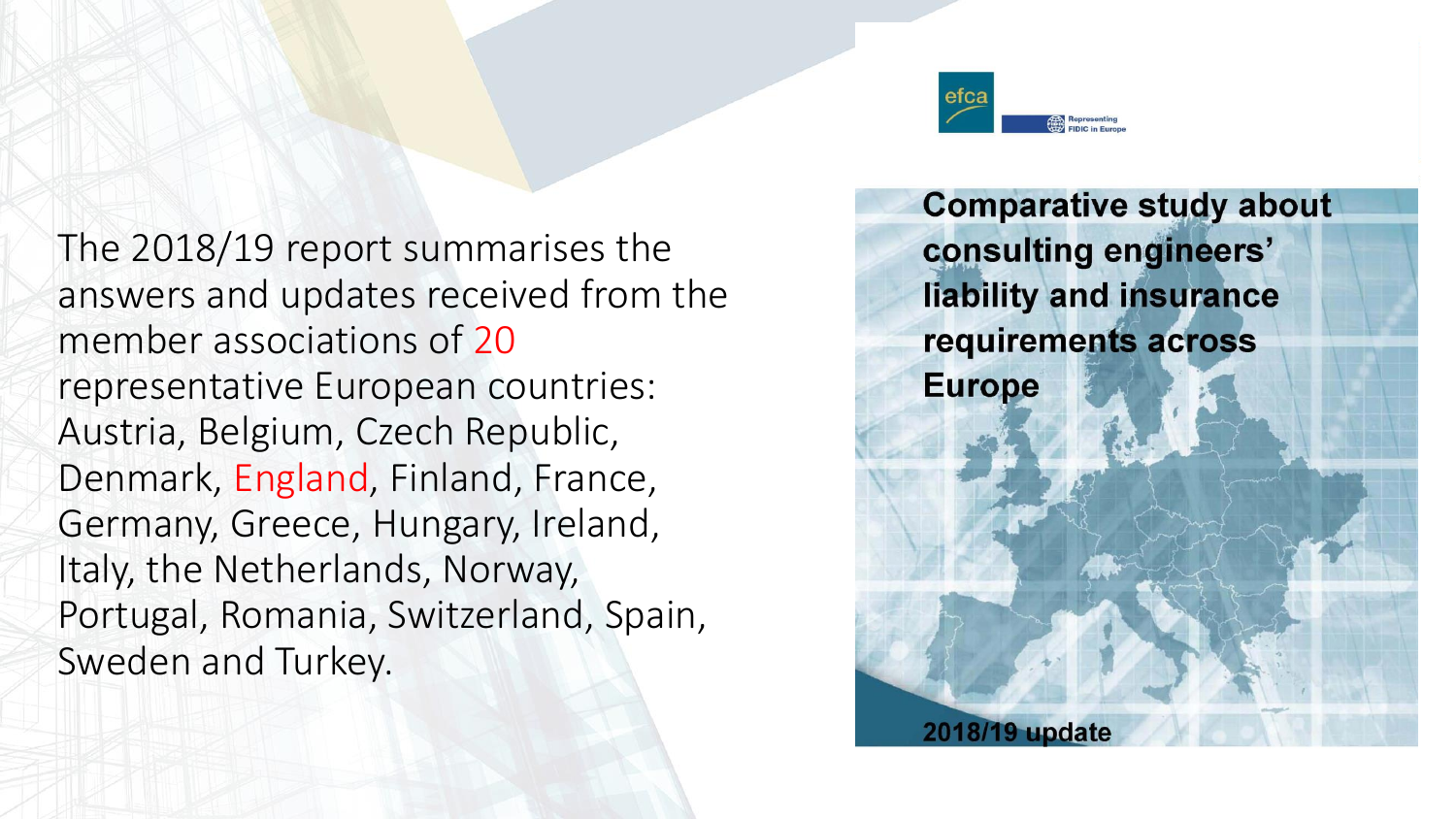

### Same structure as the 2010 and 2014 report

- Source of law
- Duty of care
- Duration of liability
- Financial cap
- Joint and several liability
- Intellectual property rights
- Warranty, bonds and guaranties
- Use of standard forms contract
- Legal obligation for insurance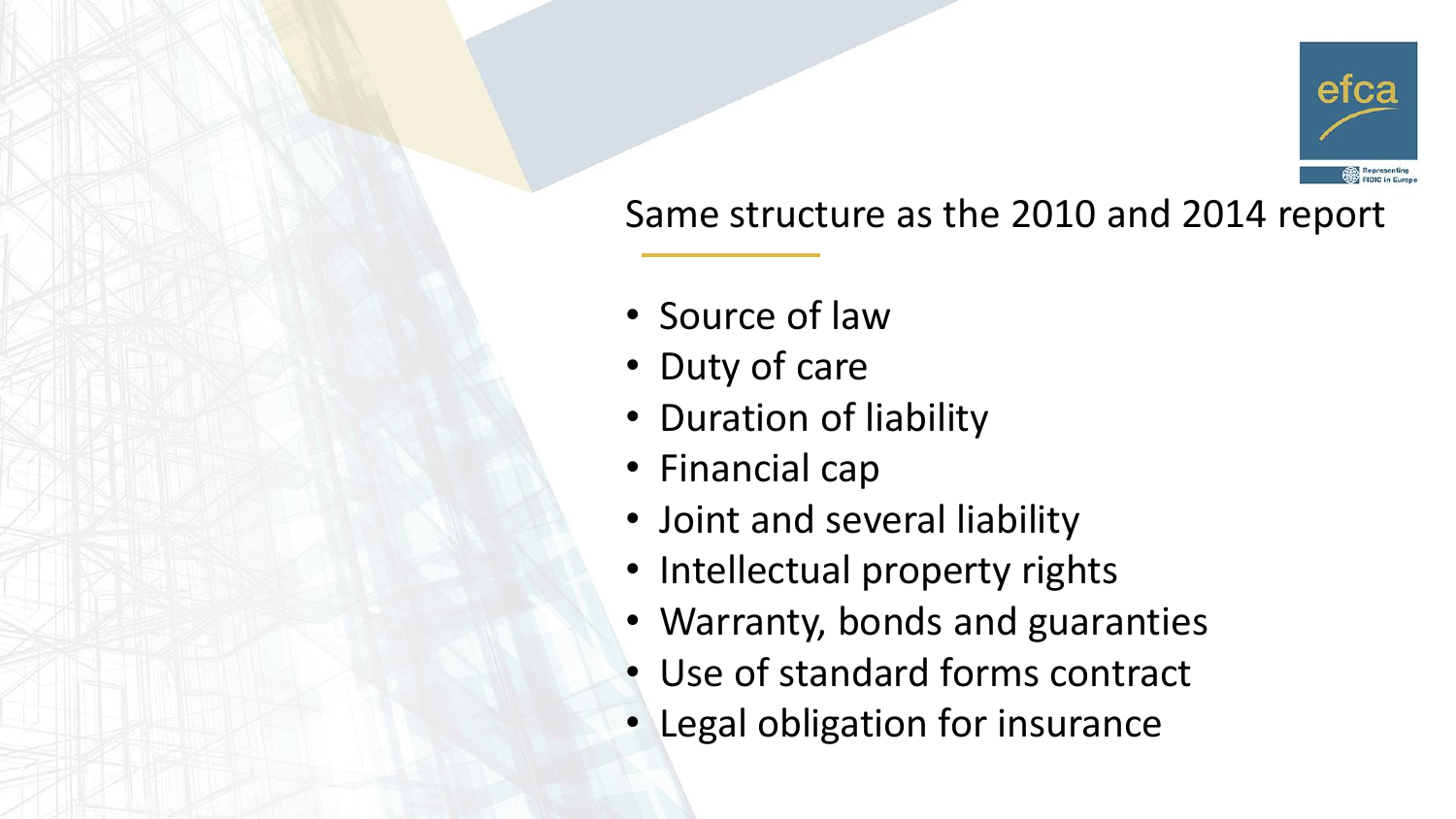# Findings:

- Source of law
- Duty of care
- Duration of liability

• Varies between countries and types of situations (2-20 years)

• Financial cap

• Scandinavia, The Netherlands and Spain

• In general no statutory cap



• Reasonable profesional skill and diligence

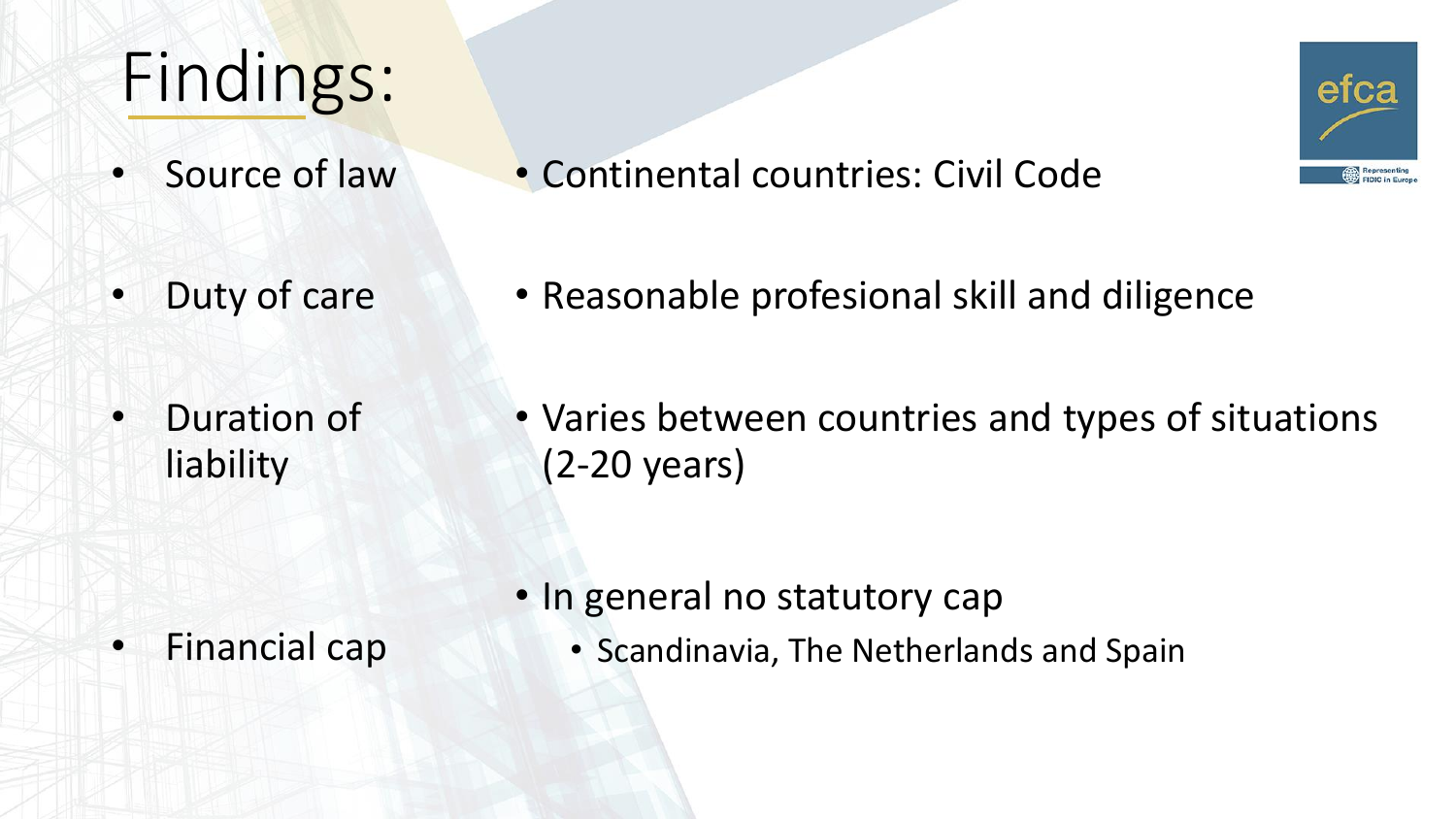## Findings:



- Joint and several liability • 50/50
- Use of standard forms contract Some member associations provide standard forms contracts

- Legal obligation for insurance
- No mandatory insurance. But customary for contract conditions to require the consulting engineers to provide insurance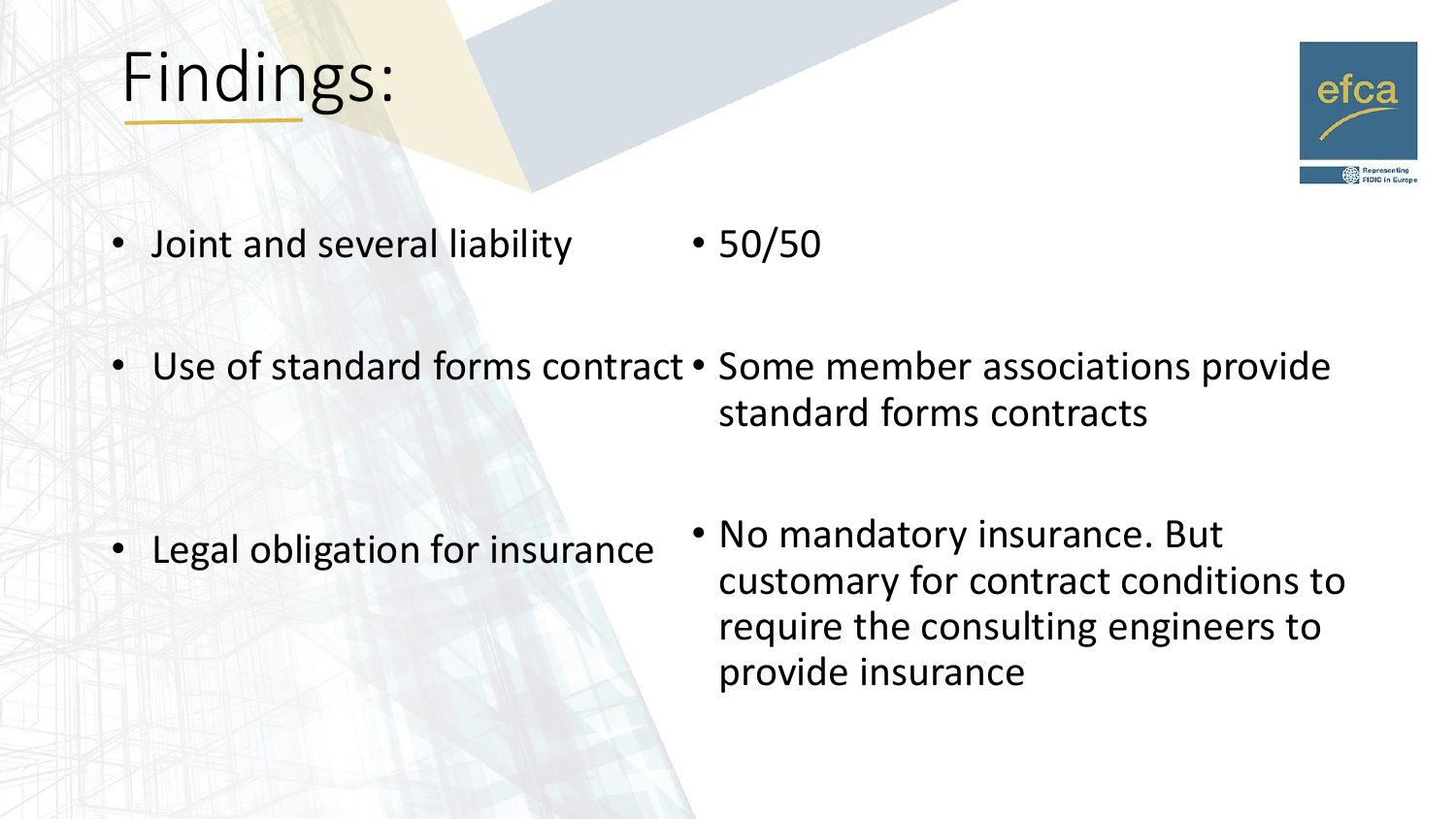

#### The report – *expected to be launched in June*

- $\triangleright$  is designed as a dynamic document
- ➢ will be launched on the EFCA and FIDIC website
- ➢ may serve as inspiration for other FIDIC regions